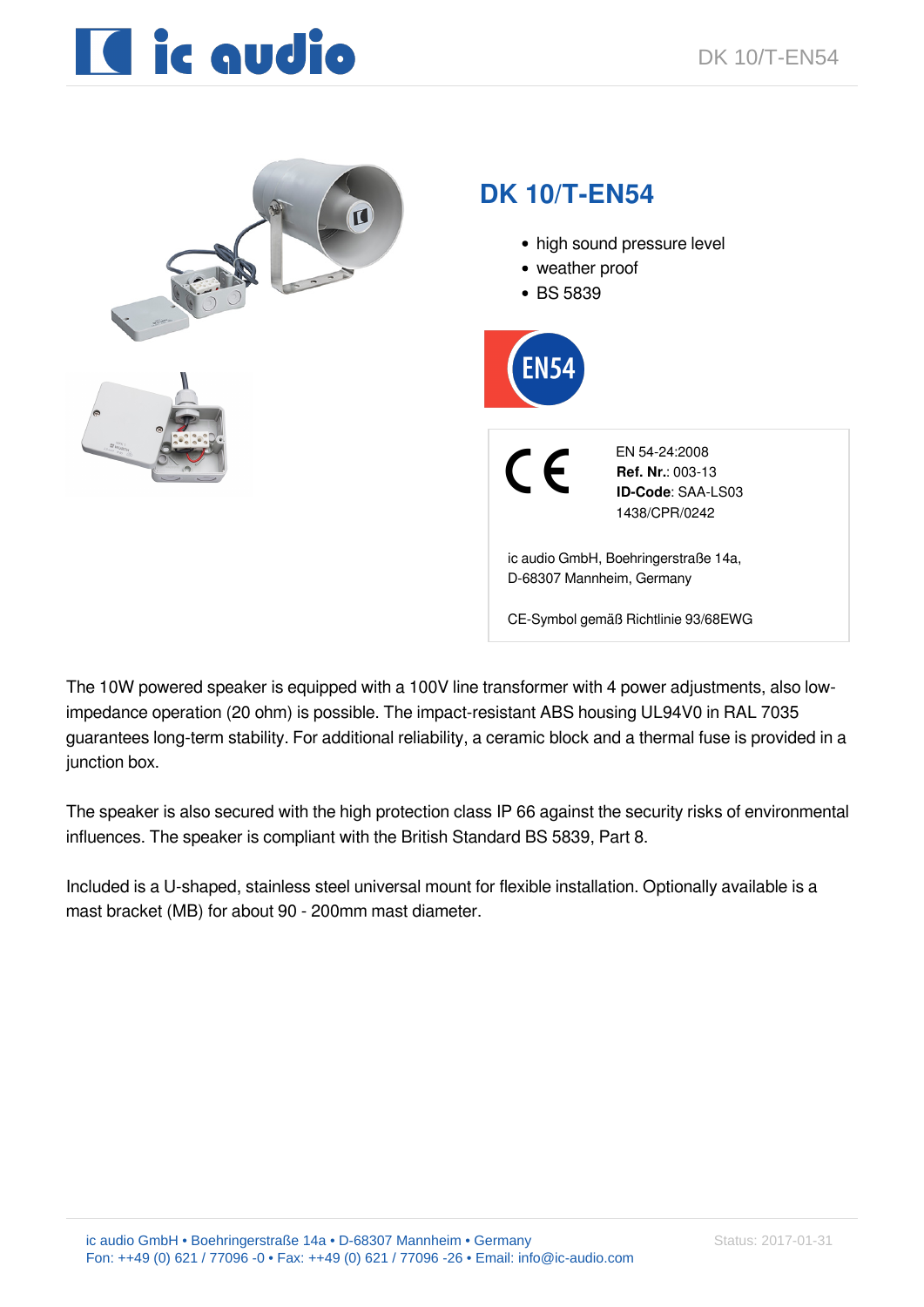

#### Polar Diagrams

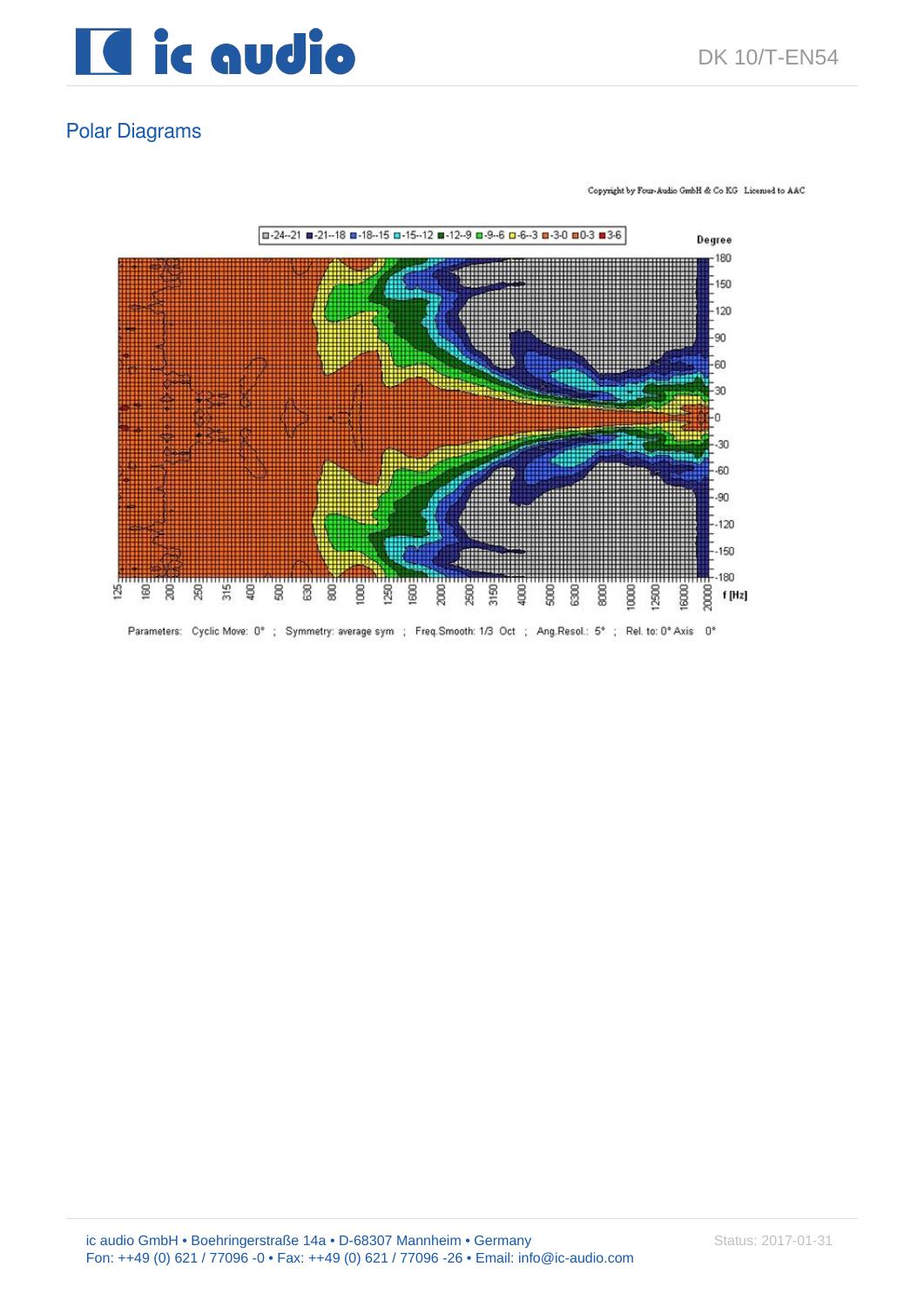

### Frequency Response Diagrams

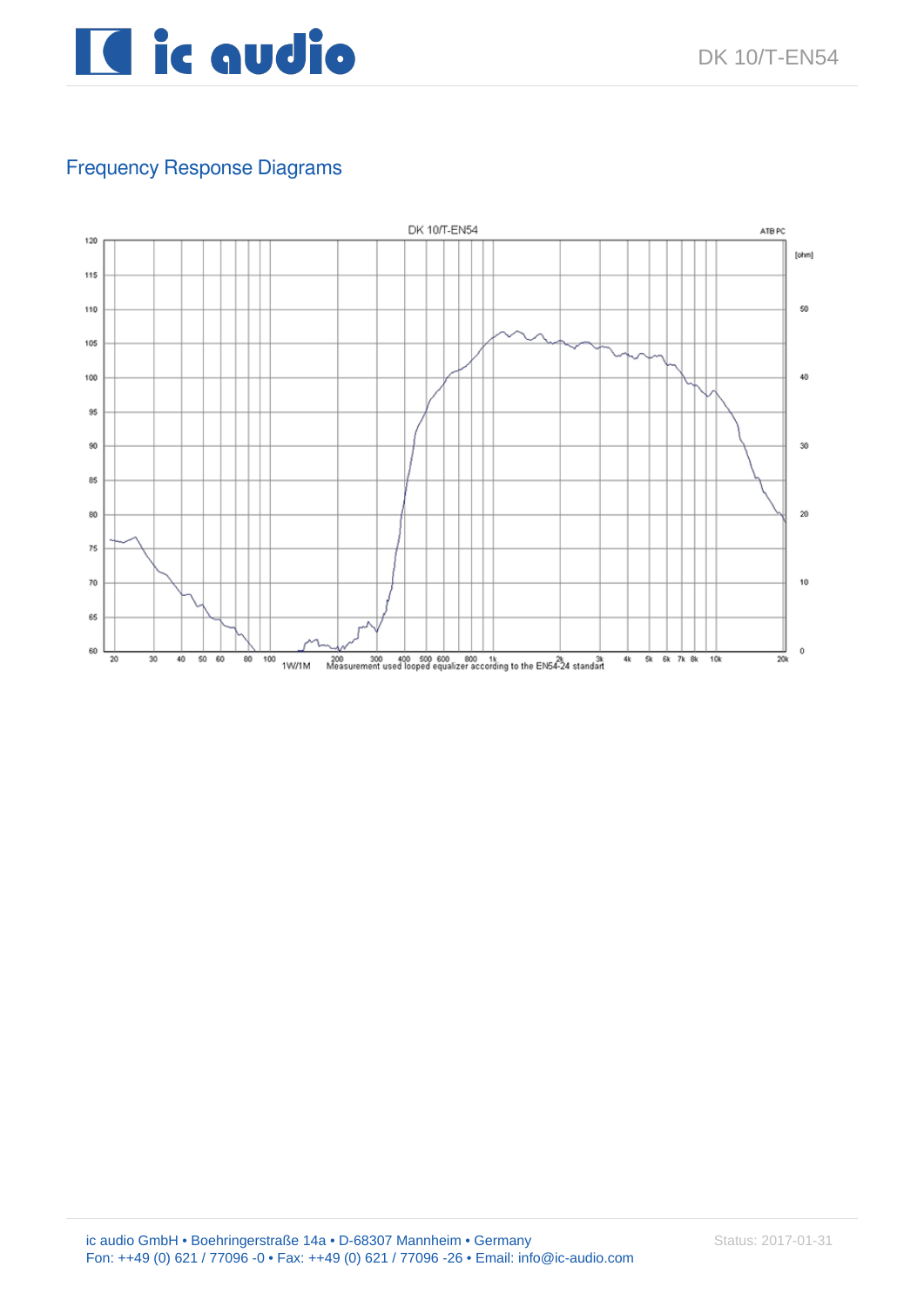

#### Technical Diagrams

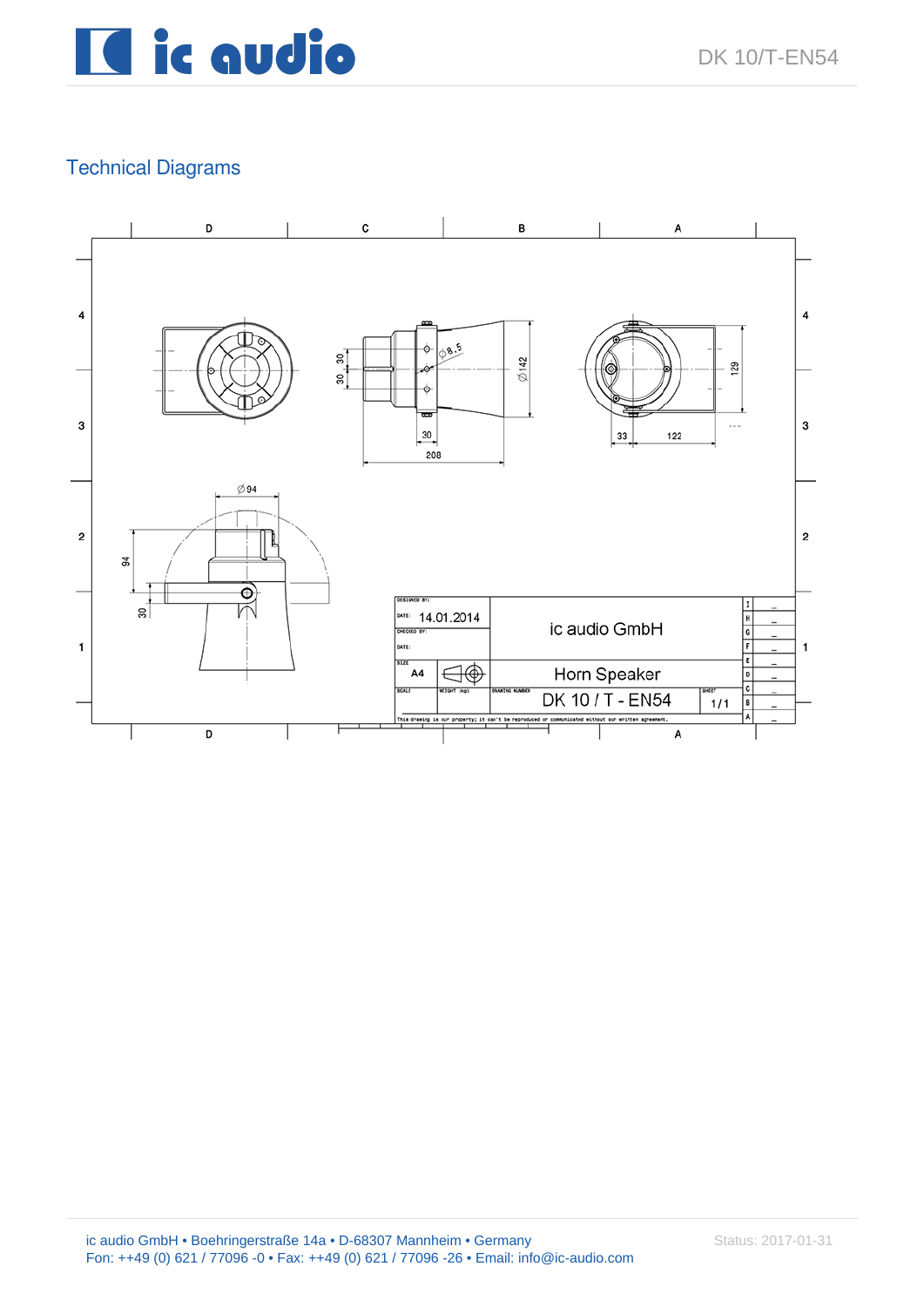## Il ic audio

## Technical Data (Electrical)

| Description                        | DK 10/T-EN54         |
|------------------------------------|----------------------|
| Power                              | 10/5/2,5/1,25 (20) W |
| <b>Frequency Range</b>             | 569 - 7.000 Hz       |
| <b>Frequency Response</b>          | 370 - 13.600 Hz      |
| SPL 1W/1m, peak                    | 106,7 dB             |
| SPL, 1W/4m, peak                   | 94,7 dB              |
| SPL Pmax/4m, peak                  | 104,7 dB             |
| Sensitivity EN54-24, 1W/4m         | 74,5 dB              |
| Dispersion -6dB, 500Hz             | 360°                 |
| Dispersion -6dB, 1KHz              | 237°                 |
| Dispersion -6dB, 2KHz              | 97°                  |
| Dispersion -6dB, 4KHz              | 46°                  |
| <b>Technical Data (Mechanical)</b> |                      |
| <b>Dimensions</b>                  | 142x208 mm           |
| <b>IP Rating</b>                   | <b>IP66</b>          |
| Weight (net)                       | 1,81 kg              |
| Temperature range                  | $-20/+90 °C$         |
| Mounting                           | Mounting bracket     |
| Connector                          | ceramic block        |
| Maximum cable cross section        | 8mm <sup>2</sup>     |
| Max. cable cross section loop      | 2x2mm <sup>2</sup>   |
| Colour                             | <b>RAL 7035</b>      |